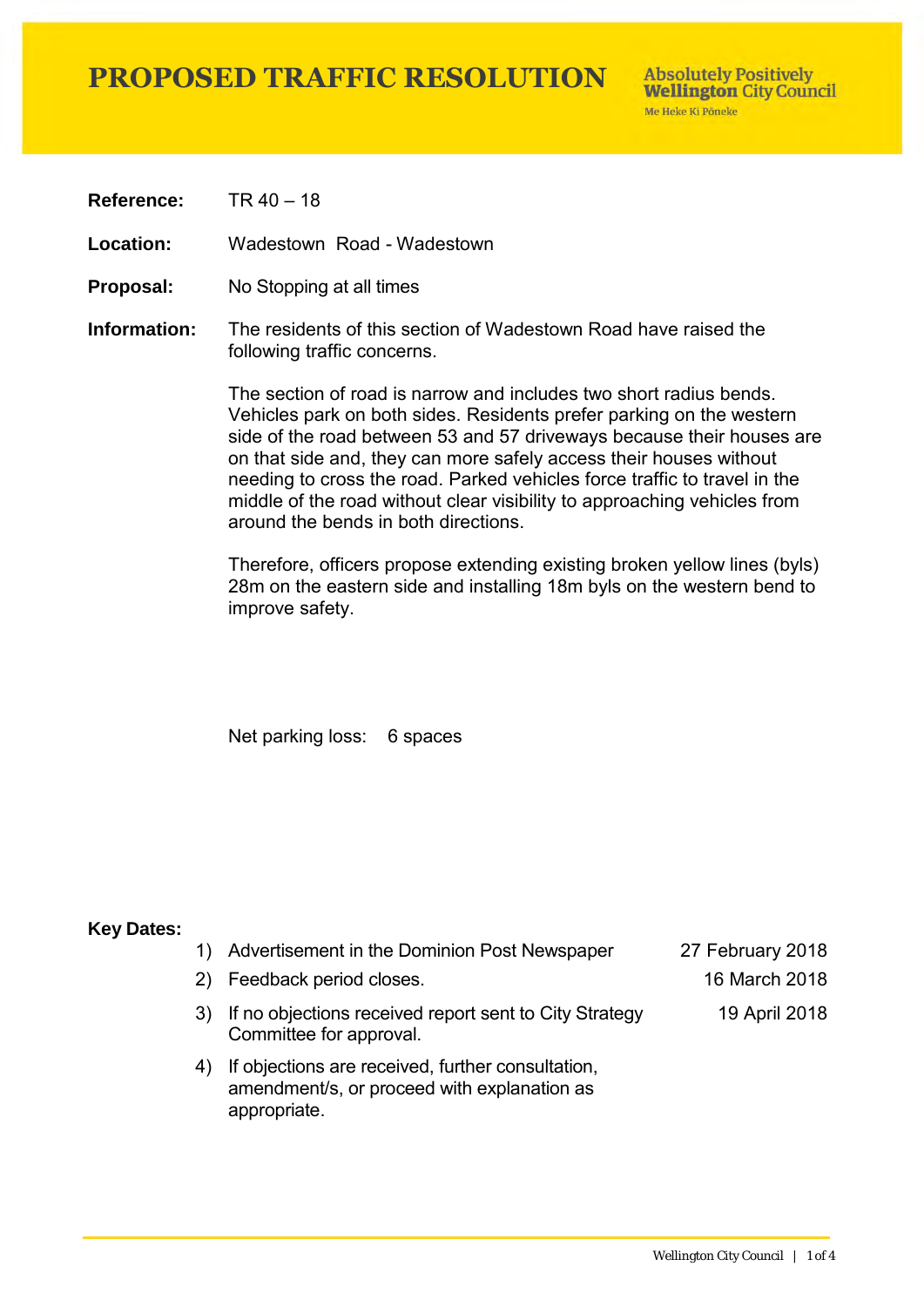# **PROPOSED TRAFFIC RESOLUTION**

### **Legal Description:**

*Delete from Schedule D (No Stopping Restrictions) of the Traffic Restrictions Schedule* 

| <b>Column One</b>     | Column Two                  | <b>Column Three</b>                                                                                                                                                                                                                                                    |
|-----------------------|-----------------------------|------------------------------------------------------------------------------------------------------------------------------------------------------------------------------------------------------------------------------------------------------------------------|
| <b>Wadestown Road</b> | No stopping at all<br>times | East side, commencing<br>143 metres south of its<br>intersection with Lennel<br>Road<br><i>(grid coordinates)</i><br>$x=$ 1,748,748.5738 m,<br>$y=5,430,671.2976$ m),<br>and extending in a<br>southerly direction<br>following the eastern<br>kerbline for 33 metres. |

*Add to Schedule D (No Stopping) of the Traffic Restrictions Schedule* 

| <b>Column One</b>     | Column Two                  | <b>Column Three</b>                                                                                                                                                                                                                                           |
|-----------------------|-----------------------------|---------------------------------------------------------------------------------------------------------------------------------------------------------------------------------------------------------------------------------------------------------------|
| <b>Wadestown Road</b> | No stopping at all<br>times | East side, commencing<br>143 metres south of its<br>intersection with Lennel<br>Road<br>(grid coordinates<br>x= 1,748,748.5738 m,<br>$y=5,430,671.2976$ m),<br>and extending in a<br>southerly direction<br>following the eastern<br>kerbline for 61 metres.  |
| <b>Wadestown Road</b> | No Stopping At All<br>Times | West side, commencing<br>69 metres north of its<br>intersection with Roscoe<br>Terrace<br>(grid coordinates<br>x= 1,748,793.4496 m,<br>$y=5,430,456.4926$ m),<br>and extending in a<br>northerly direction<br>following the western<br>kerbline for 18 metres |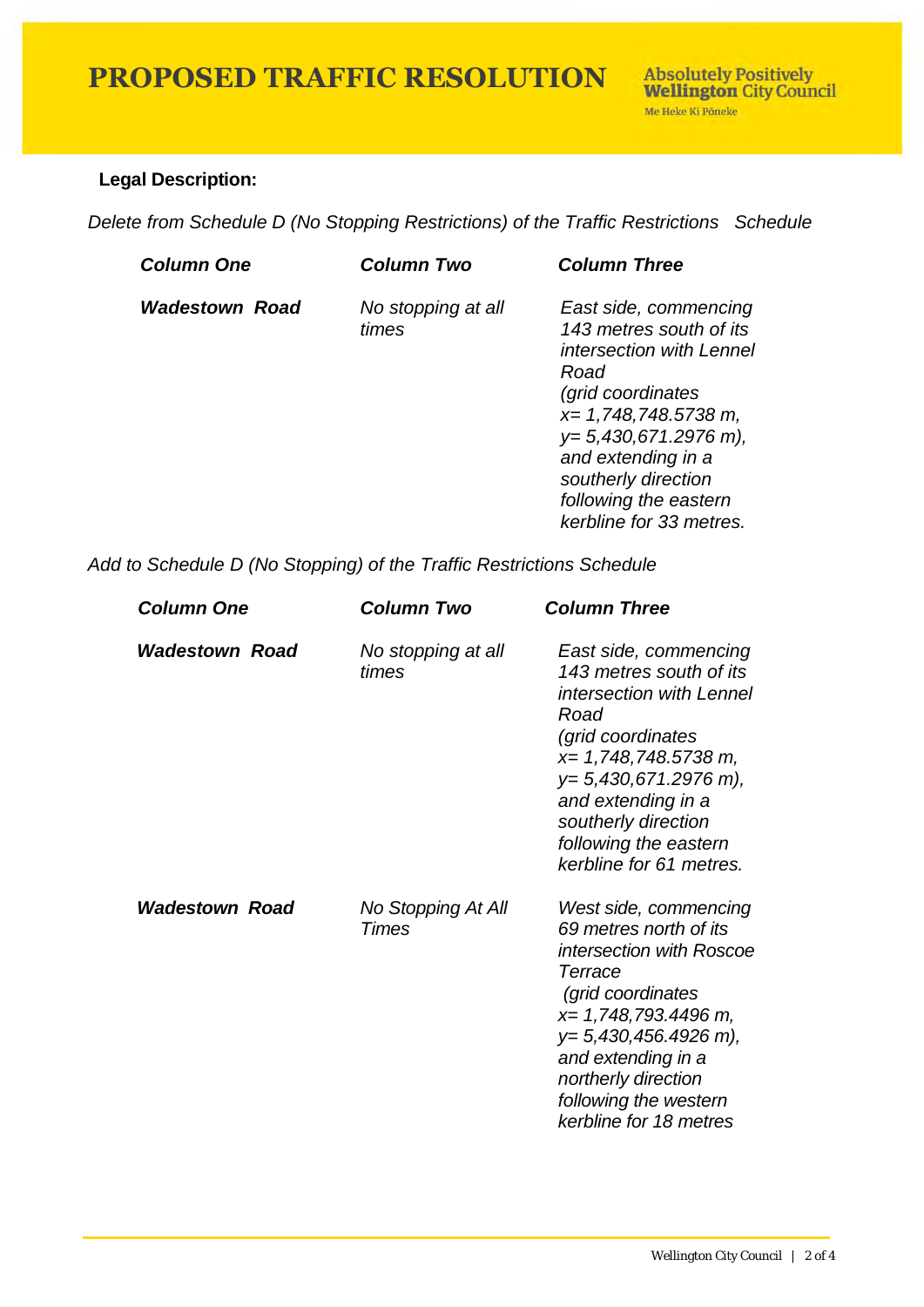## **PROPOSED TRAFFIC RESOLUTION**

**Absolutely Positively Wellington City Council** Me Heke Ki Põneke

Date: **22 February 2018**

Prepared By: **Lubna Abdullah** (Northern Area Traffic Engineer)<br>Approved By: **Steve Spence** (Chief Transport Advisor) (Chief Transport Advisor)

### **WCC Contact:**

Lubna Abdullah **Northern Area Traffic Engineer** Transport Group – City Networks Wellington City Council 101 Wakefield Street / PO Box 2199, Wellington Phone: +64 4 803 8294 Email: lubna.abdullah@wcc.govt.nz